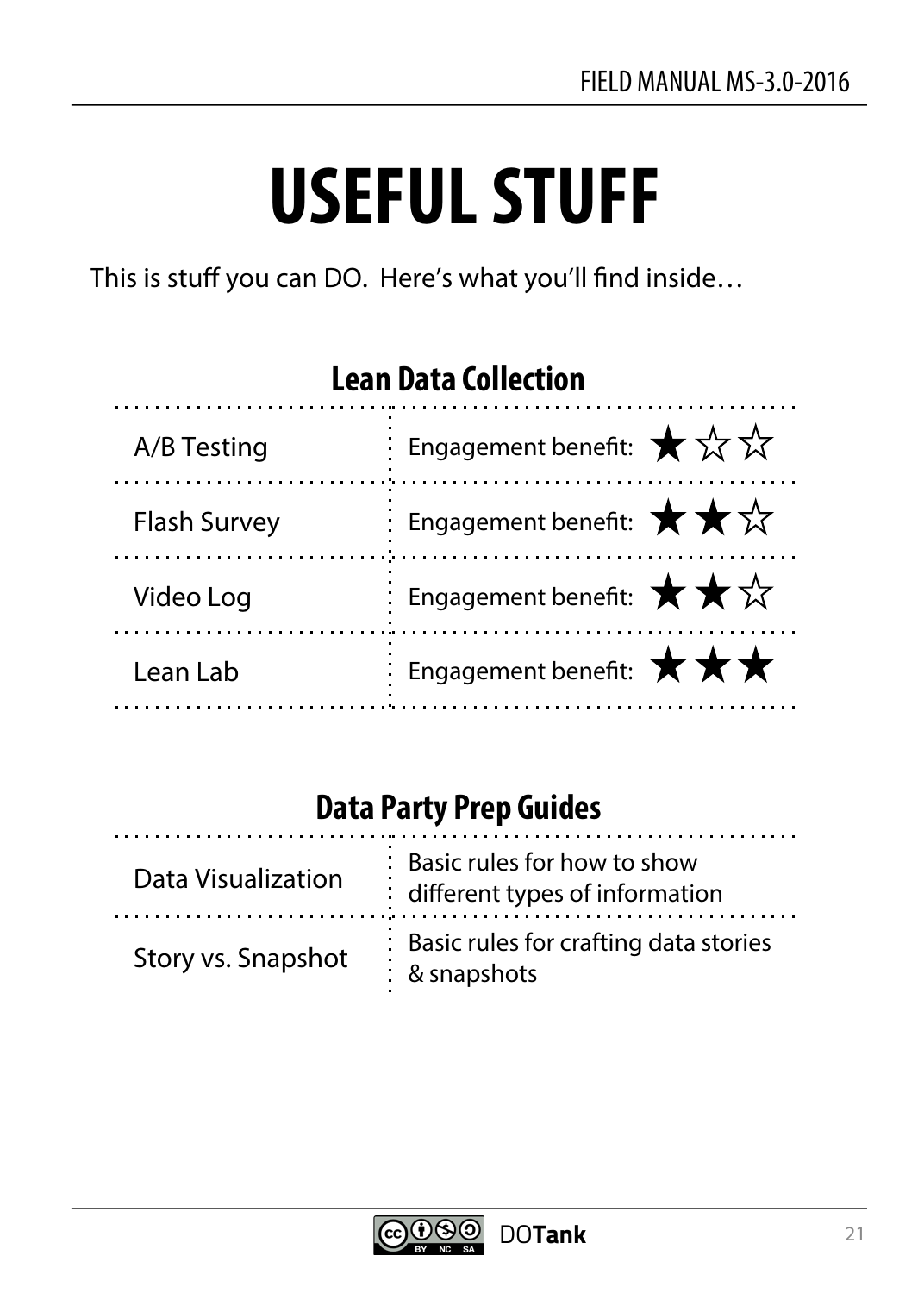# **A/B Testing**

A/B testing is sometimes called split testing. It's a simple way to compare two prototypes or versions of an idea to see which performs better.

#### • **When should you use it?**

A/B testing can be useful for testing your design, messaging, or processes…& anything else you might want to compare.

#### • **What does it look like?**



**Version A**: Send to ½ the list & track response rate.



**Version B:** Send to ½ the list & track response rate.

- 1. Decide what you want to test & why.
- 2. Create two versions.
- 3. Write a script or protocol (if you are testing in-person).
- 4. Develop collection & recording method to manage data.
- 5. Run the test.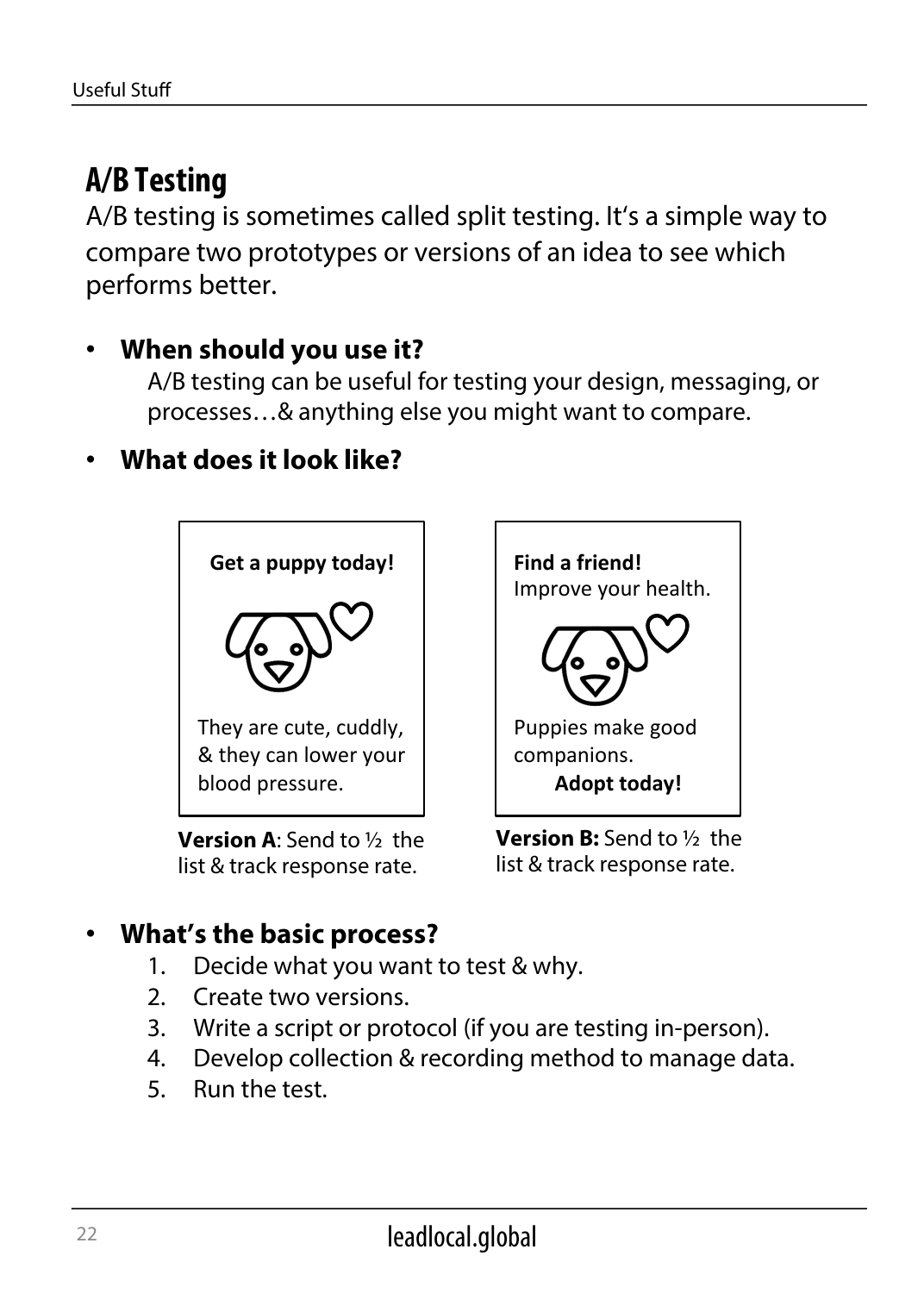# **Flash Survey**

Flash surveys or rapid surveys are short 1-3 question surveys that help you answer specifc questions.

## • **When should you use it?**

You can use fash surveys when you want quick, targeted information. Flash surveys are great to try via social media, SMS, or in-person at key user, customer, or partner touch points.

## • **What does it look like?**



- 1. Decide what you want to know & why.
- 2. Develop questions. Think SMURF:
	- Specifc: *How many children under 12 live with you?* NOT *How many children do you have?*
	- Measurable: *Will you collect similar responses no matter how the survey is administered? (i.e. Likert for preferences)*
	- Understandable: *Do you use easy to understand words? Jargon free?*
	- Relevant: *Is your question asking what you really need to know?*
	- Framed: *Do you de*f*ne the time & context? (e.g. How many times do you buy more than a six-pack of beer at the liquor store in one week?)*
- 3. Write a script or protocol (the script may difer if you are administering in-person).
- 4. Develop collection & recording method to manage data.
- 5. Run the survey.

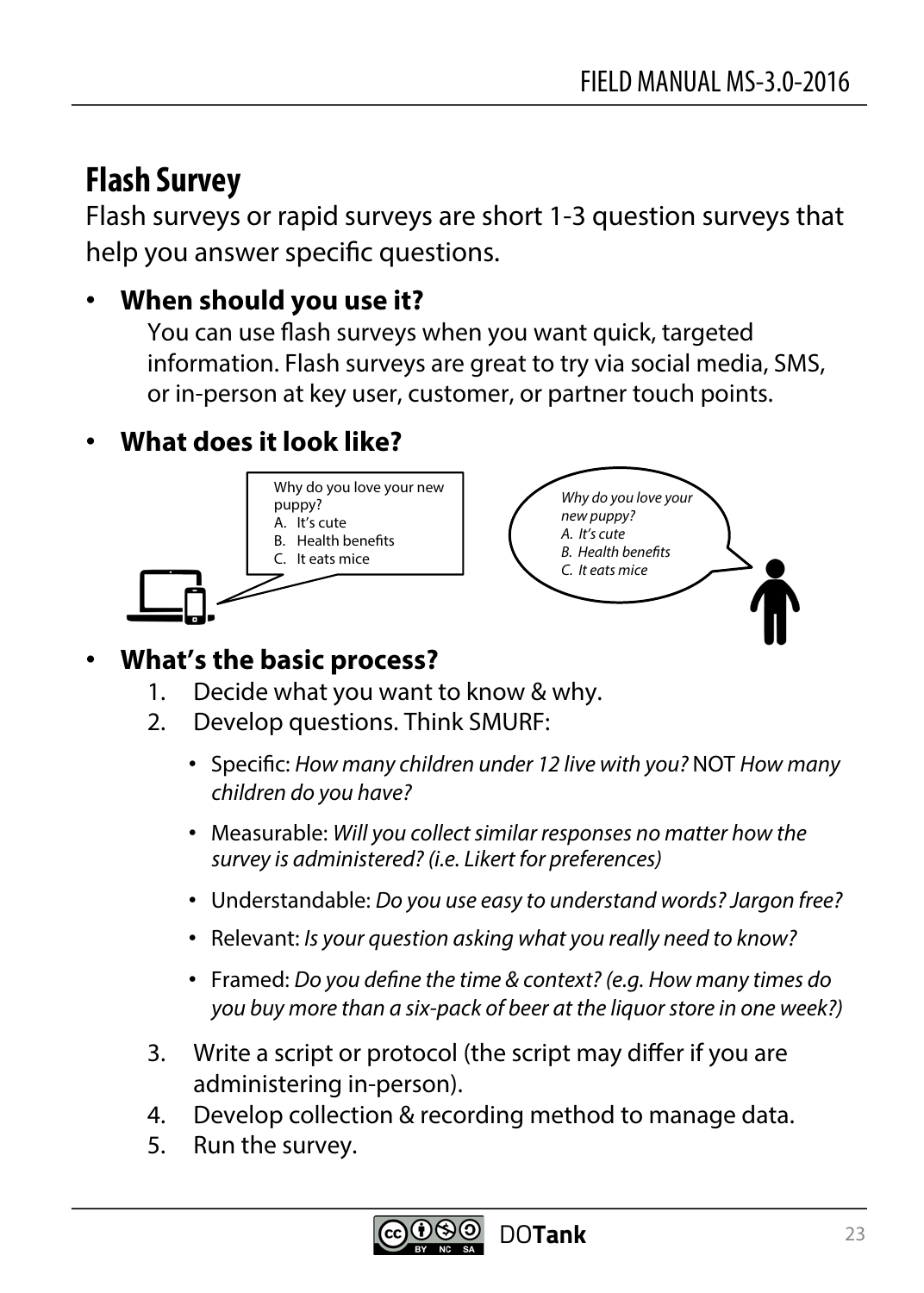# **Video Log**

Video logs are ways to crowdsource rich data collection. You can capture short, candid, feedback & thoughts with smart phone cameras. These videos can be uploaded to social media or shared folders from just about anywhere.

#### • **When should you use it?**

You can use video logs in place of interviews or written refections. They are easy to collect & share using a hashtag (#).

## • **What does it look like?**

What do you LOVE about

your new puppy?

Take 15 seconds to share with us.

- Post your video on Twitter,
- Instagram or Facebook:
- #puppylove #myrescue





- 1. Decide what you want to learn & why.
- 2. Create a simple prompt or question.
- 3. Develop easy sharing or uploading instructions.
- 4. Write a script or protocol (if you are collecting in-person).
- 5. Develop a collection & video management method.
- 6. Collect video logs.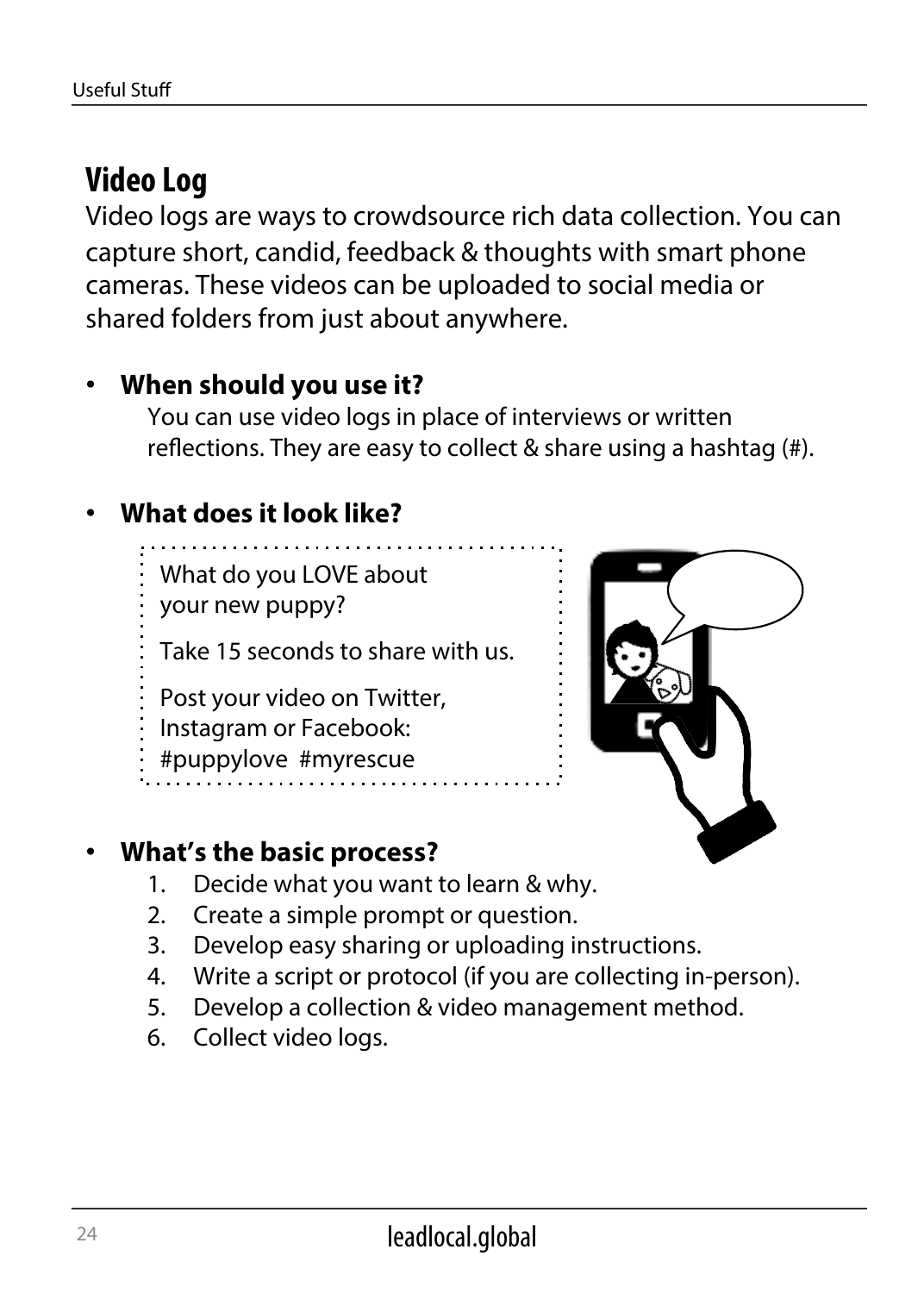# **Lean Lab**

Lean Labs crowdsource data collection in fun, interactive ways where people engage in activities at workshops or on their own.

## • **When should you use it?**

Lean Labs are most effective when you want to increase user, customer, or partner engagement. Through quick, hands-on activities you can get people interested & you can collect valuable feedback & insights.

## • **What does it look like?**

Workshop *Facilitated, hands-on* 

Feedback Station *Self-paced, hands-on* 



Group activities incorporate ideation, refection, & deep thinking

Activities may include providing feedback, prototyping, reflecting



- 1. Decide what you want to learn & why.
- 2. Determine which format will work for you.
	- $\checkmark$  Workshop: People engage in shared activities led by a facilitator during a set timeframe
	- $\checkmark$  Station: People are encouraged to respond to a prompt or engage in an activity on their own
- 3. Develop your activities & agenda. *Use your* **trACTION** *cards to come up with activities for your lab.*
- 4. Develop data collection & management strategies.
- 5. Have fun!

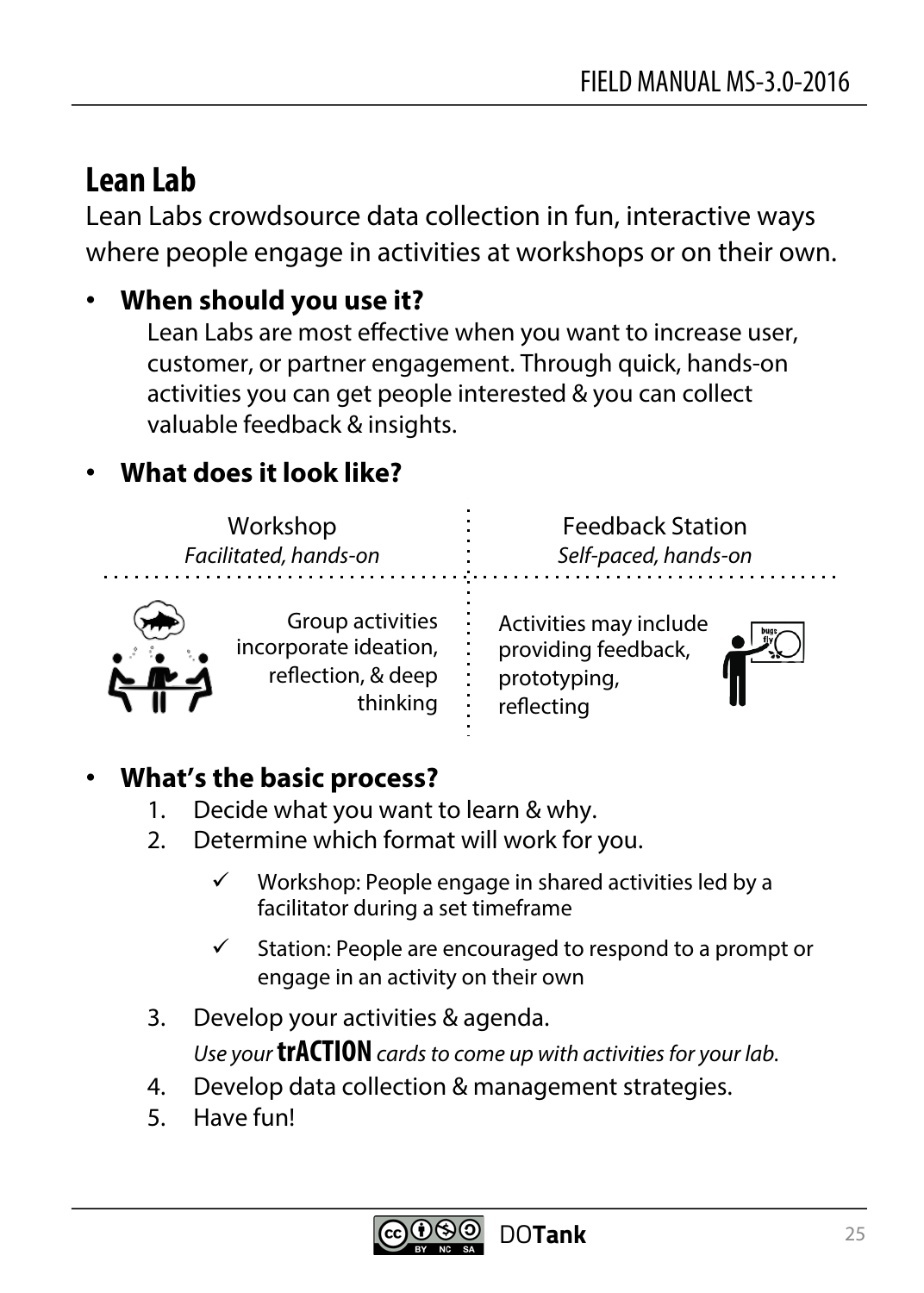# **Data Visualization**

When you are asking other people to help you analyze & interpret data, you need to present the information in ways that help them see it clearly.

This chart provides the basics of what type of presentation will work best in certain situations. For a much more brilliant & comprehensive version…we love Dan Roam's *Back of the Napkin*!

| Maps          | Show distribution, location, & proximity/<br>relation of items (normally geographic) |
|---------------|--------------------------------------------------------------------------------------|
| <b>Tables</b> | Present numeric quantities concisely,<br>allow item to item comparisons              |
| Bar charts    | Show comparison of quantities                                                        |
| Line graph    | Illustrate trends over time in amounts,<br>sizes, rates, & other measurements        |
| Pie charts    | Give visual impression of parts in<br>proportion to each other in the whole          |
| Flow charts   | Present steps in a process or how<br>systems interact                                |
| Photograph    | Capture events in progress & record<br>developments over time                        |
| Scatter plot  | Visually describe relationships between<br>numerical parameters or distributions     |
| neline        | Represents events in chronological order                                             |